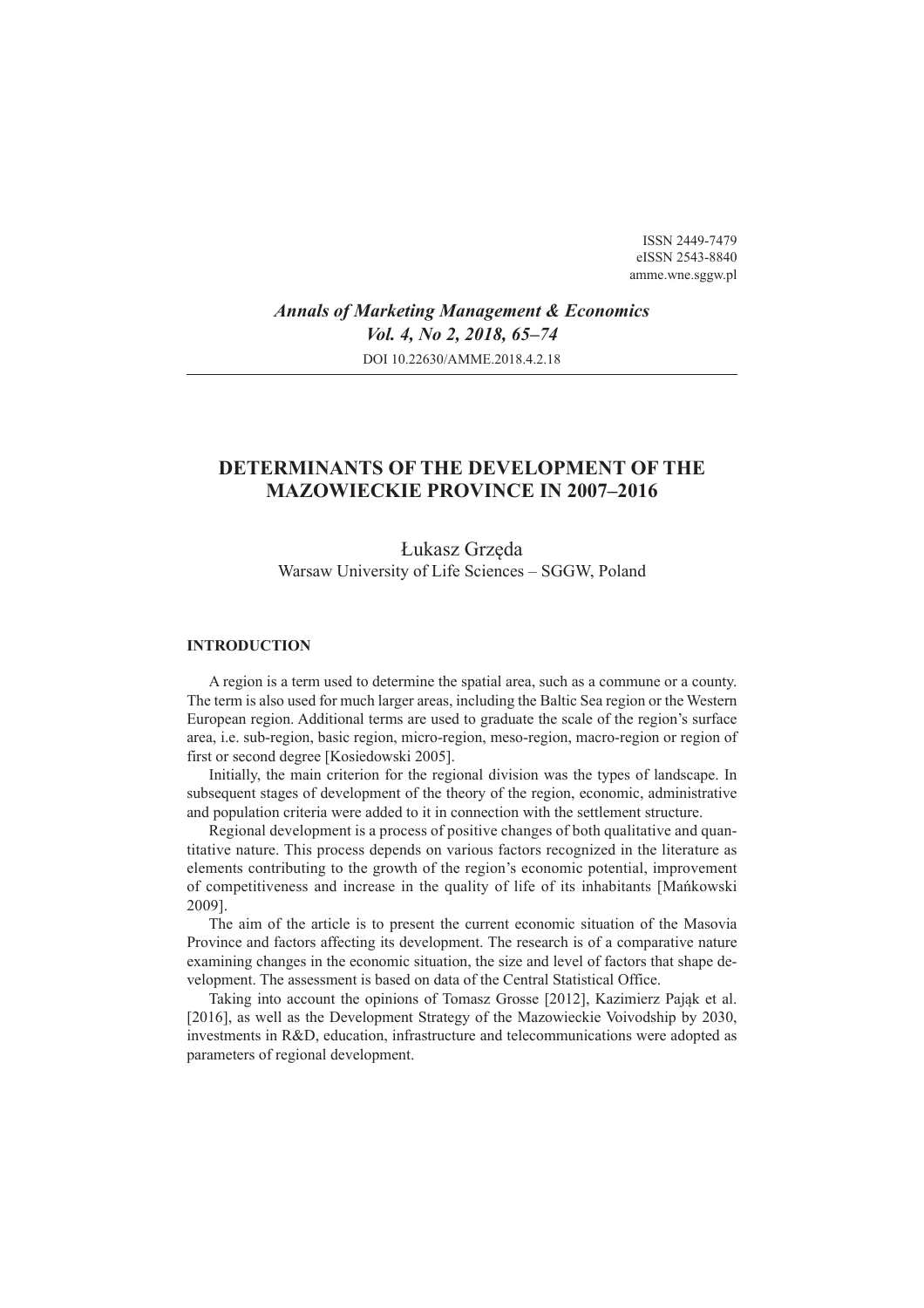The rest of the article has the following structure: the next section presents conclusions from the literature review, followed by the economic situation of Masovia and lastly the main factors affecting the province's development. The entire analysis is summarized in the conclusions.

### **REGION AND REGIONAL DEVELOPMENT – LITERATURE REVIEW**

The region in the economic literature is most often defined as "an area conventionally separated, relatively homogeneous, distinguishable from neighboring areas by natural features or acquired throughout history" [Matuszczak 2013].

The region can be segmented using three methods [Berezowski 1998], i.e.:

- 1. one criterion (e.g. population density);
- 2. many criteria (e.g., population and industrial value of production);
- 3. specific content of the structure through interdependent areas of activity in a given area.

Korenik [1999] presented another procedure for separating different regions using:

- criteria including economic and administrative;
- characteristics that distinguish the regions including biological, geological, infrastructure, distribution systems, the administrative system of the state;
- spatially separated objects based on the characteristics of a given criterion e.g. lands, provinces, basins, districts, provinces. –

In economic sciences, the region is separated on the basis of economic criteria [Chadzyński et al. 2012]. An economic region is defined as an area that has created a specific economic specialization as a result of exogenous and endogenous development factors [Strzelecki 2009]. In turn, Antoni Fajferek considers the economic region as a territorial complex of services and production, which is distinguished from the surrounding areas by forms of utilization [Fajferek 1966]. He emphasizes that the economic region should fulfill the following conditions:

- has a specific service and production specialty;
- is a part of a larger territory;
- is a spatially compact area;
- has a minimum of one city center.

The economic sense of the concept of regional development refers mostly to macroeconomic growth. Regional development is based on regular improvement of the citizens' living standards and the competitiveness of economic entities, as well as on its development of economic potential, resulting in the socio-economic progress of the country [Szlachta 1996]. According to another theory, regional development is a permanent increase in economic potential and the standard of living of residents in the area of a given territorial unit [Kudáacz 1999].

In turn, Klasik defines regional development as a permanent improvement of its three basic elements, i.e.:

- the economic potential of the region;
- the level of its competitiveness;
- quality and standard of living of its residents.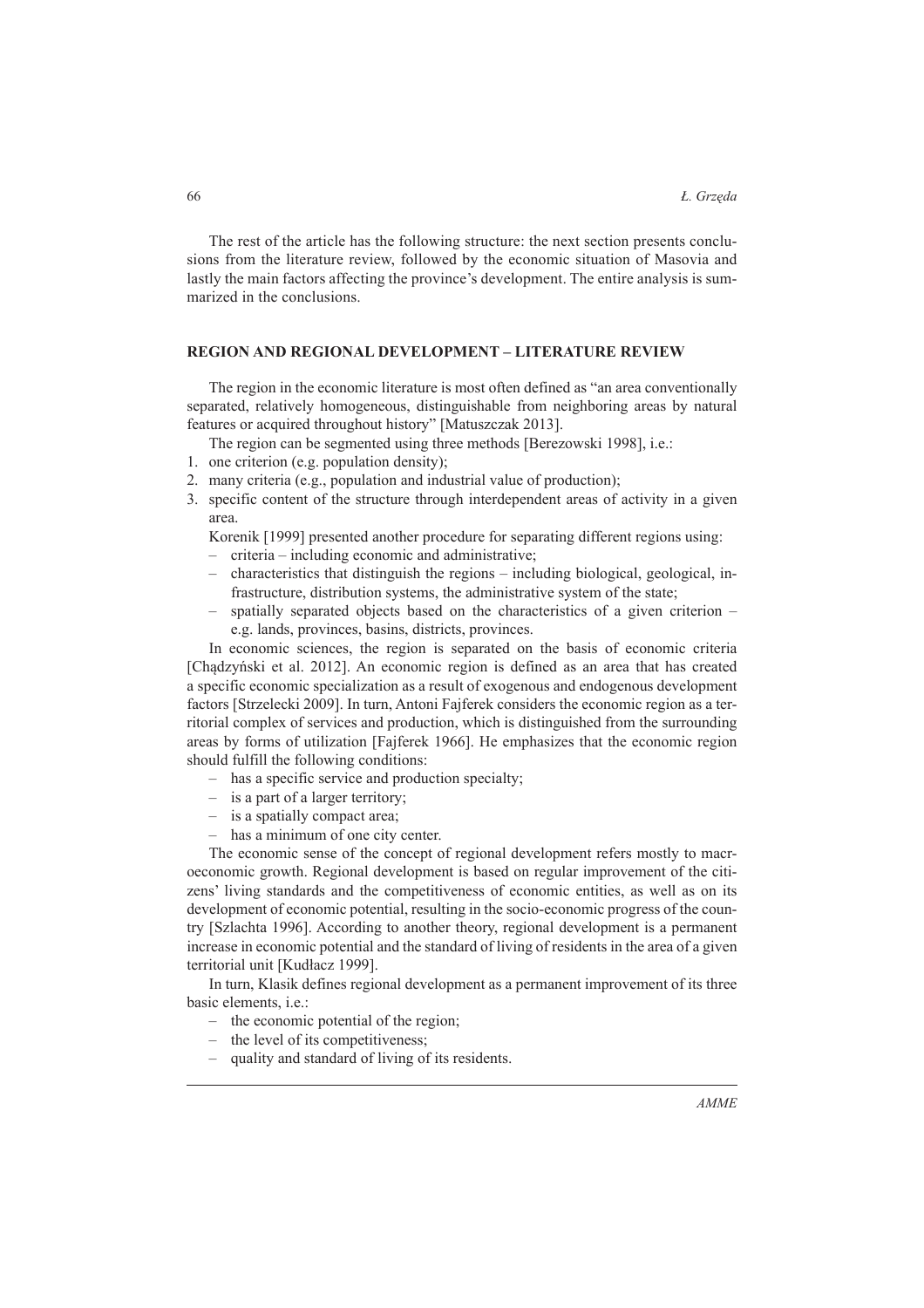As a consequence, the development of the region is a contribution to the improvement of the economic and social situation of the entire national community [Brol 2006].

## **DETERMINANTS OF REGIONAL DEVELOPMENT**

The characteristic features and components of regions and their surroundings are important factors for regional development. These include all events occurring in a given space that lead to the transformation of regions from simpler and less developed to more complex and more effective states or forms [Kosiedowski 2008].

Factors influencing the shape of regional development can be divided by many criteria, among others: economic, technological and technical, social and ecological. Among all economic benchmarks the following are considered as the most influential [Markowska 2002] and [Czemiel-Grzybowska 2010]:

- regional increase of capital;
- qualitative and quantitative changes in the labor market in the region;
- pro-developmental changes in the region's structure and growing demand within the region;
- support and stimulation of innovation;
- the use of aid funds, including from the European Union;
- good economic situation of foreign markets;
- increased investment expenditures in the region;
- modernization of management;
- favorable domestic economic situation (e.g. stable currency exchange rate, development of financial support institutions, etc.);
- favorable tendencies in profits or incomes of regional entities (local government bodies, institutions, economic units, households).

## **MACROECONOMIC SITUATION OF THE MAZOWIECKIE PROVINCE**

Masovia (called also as Mazowieckie Province or Mazowieckie Voivodeship) belongs to the group of the most economically developed provinces in Poland. In the period of 2007–2015, Masovia's GDP increased by 59% while Poland's by 51%. Of all provinces, Masovia contributes the most to the domestic GDP. In 2007–2015, on average, about 22% of Poland's GDP was generated in Masovia. The province was the leader in terms of eliminating the distance to the most developed regions in the European Union and had the highest GDP per capita ratio in Poland. In 2015, Masovia's GDP per capital amounted to PLN 74,682, while in the entire country PLN 46,792 (see Fig. 1).

The capital city of Warsaw is the main economic center of Masovia. The GDP generated within Warsaw accounts for approximately 59% of the GDP of the entire province. However, the GDP generated in Warsaw did not come solely from the activities of its residents, but also from the neighboring administrative units. Thus, economic ties were maintained between many sub-regions of Masovia.

*Annals of Marketing Management & Economics Vol. 4, No 2, 2018*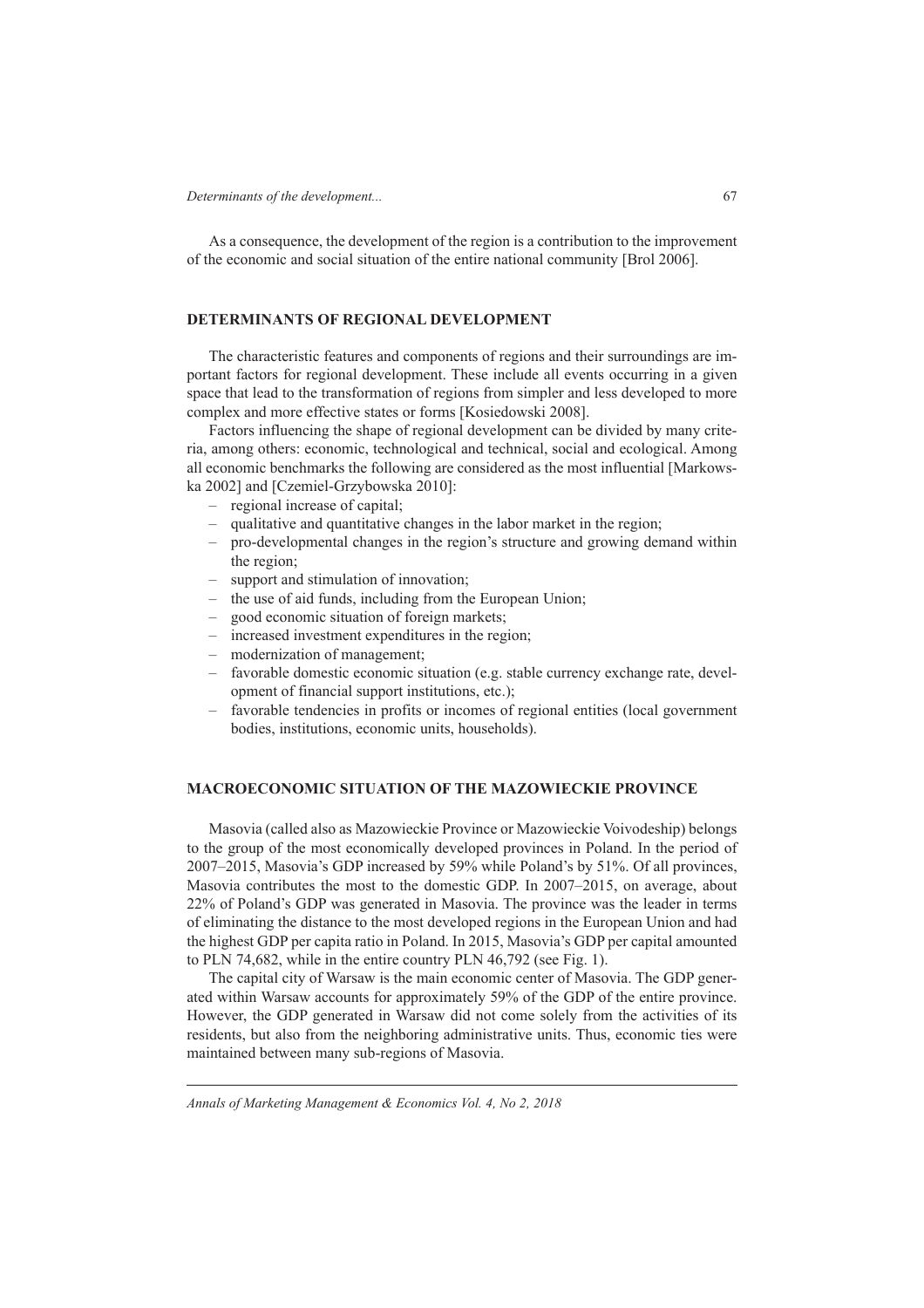68 *à. GrzĊda*



FIG. 1. GDP per capita ratio in the Mazowieckie Province and in Poland in 2007–2015 Source: Own estimations based on CSO data.



GVA – gross value added.

FIG. 2. Gross value added and GDP of Masovia and Poland in 2007–2015 Source: Own estimations based on CSO data.

Between 2007 and 2015 Masovia recorded the highest growth of the gross value added<sup>1</sup>, i.e. 62% (see Fig. 2). The average for the country was 54% and for other provinces, among others: Wielkopolskie – 61%, Lubuskie – 44%, Opolskie – 41%, Świętokrzyskie  $-37%$ .

<sup>&</sup>lt;sup>1</sup> The gross value added expresses the newly generated value of the production activity of domestic institutional units.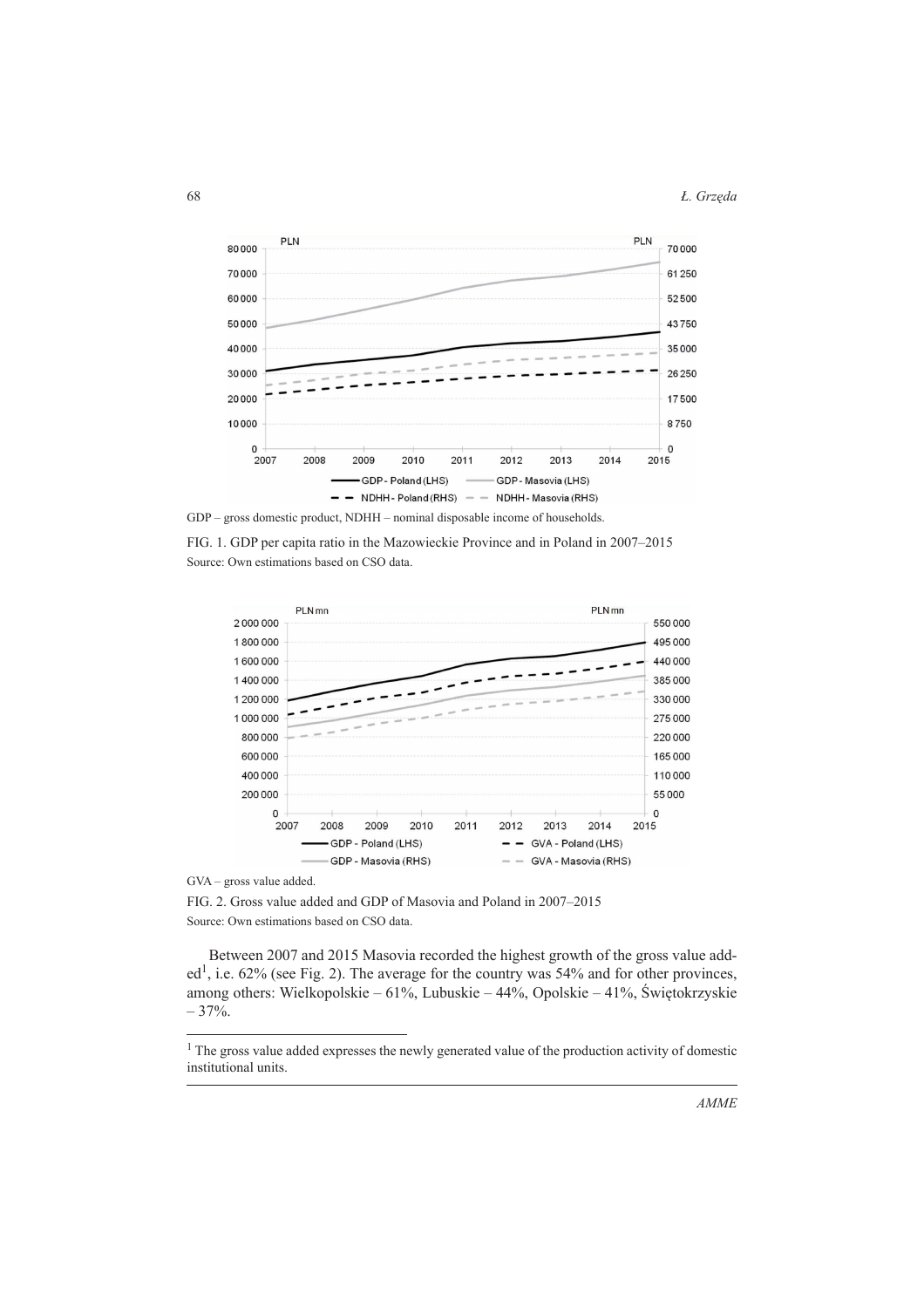Similarly as in the entire country, in Masovia the largest contribution to the gross value added was generated by units operating in sectors of: auto repair, trade, transport and storage, information and communication, accommodation and catering, smaller than the average share in industrial processing, and the smallest fisheries, forestry, agriculture and hunting [Strategia rozwoju…, 2014].

Masovia is the province with the largest demographic potential in the country. Every year, the number of its inhabitants is growing. In the last decade, the highest annual population growth rate was recorded in 2011 and amounted to around 1%. In 2016, the total number of citizens of the province equaled to 5.3 million, which corresponds to 14% of Poland's population. The majority, i.e. 3.4 million, of residents live in urban areas and the remainder, i.e. 1.9 million, in rural areas. These human resources are considered a major potential for the future development of production and service industries in Masovia.

# **DETERMINANTS OF DEVELOPMENT OF THE MAZOWIECKIE PROVINCE EDUCATION**

The level of education is one of the most important factors of social and economic development. Students of Masovian schools in junior high school examinations and competency tests receive better results than their peers in other provinces. The level of education in primary and lower secondary schools in the Masovia is, however, characterized by considerable spatial differentiation. Warsaw and cities of a regional and sub-regional character are branded by the highest level of education. However, as the schools move away from these centers, the learning results decrease [Strategia rozwoju…, 2014].

In the area of higher education, Warsaw plays a dominant role in the province. About 70% of colleges and universities operating in the province are located in the capital city, and their students constitute over 80% of the province's students. The number of students in the years 2007–2016 had a downward trend, which primarily resulted from a general decline in the number of citizens aged under 18 in Poland, as well as recruitment for people from the demographic low generation, i.e. from 360.9 thousands in 2007 to 236.5 thousands in 2016. A similar tendency is observed among university graduates (see Table 1). The declines in numbers of both groups in 2007–2016 in Masovia amounted to 34 and 20%, respectively.

| Specification | 2007  | 2008  | 2009  | 2010 | 2011  | 2012  | 2013  | 2014  | 2015  | 2016  |
|---------------|-------|-------|-------|------|-------|-------|-------|-------|-------|-------|
| Students      | 360.9 | 354.2 | 342.7 | 328  | 310.6 | 294.2 | 272.3 | 268.1 | 244.2 | 236.5 |
| Alumni        | 75.8  | 75.3  | 77.9  | 83.0 | 84.7  | 82.4  | 76.0  | 72.7  | 65.5  | 60.8  |

TABLE 1. Number of students and graduates of colleges and universities in Masovia in 2007–2016 (in thousands)

Source: Own estimations based on CSO data.

*Annals of Marketing Management & Economics Vol. 4, No 2, 2018*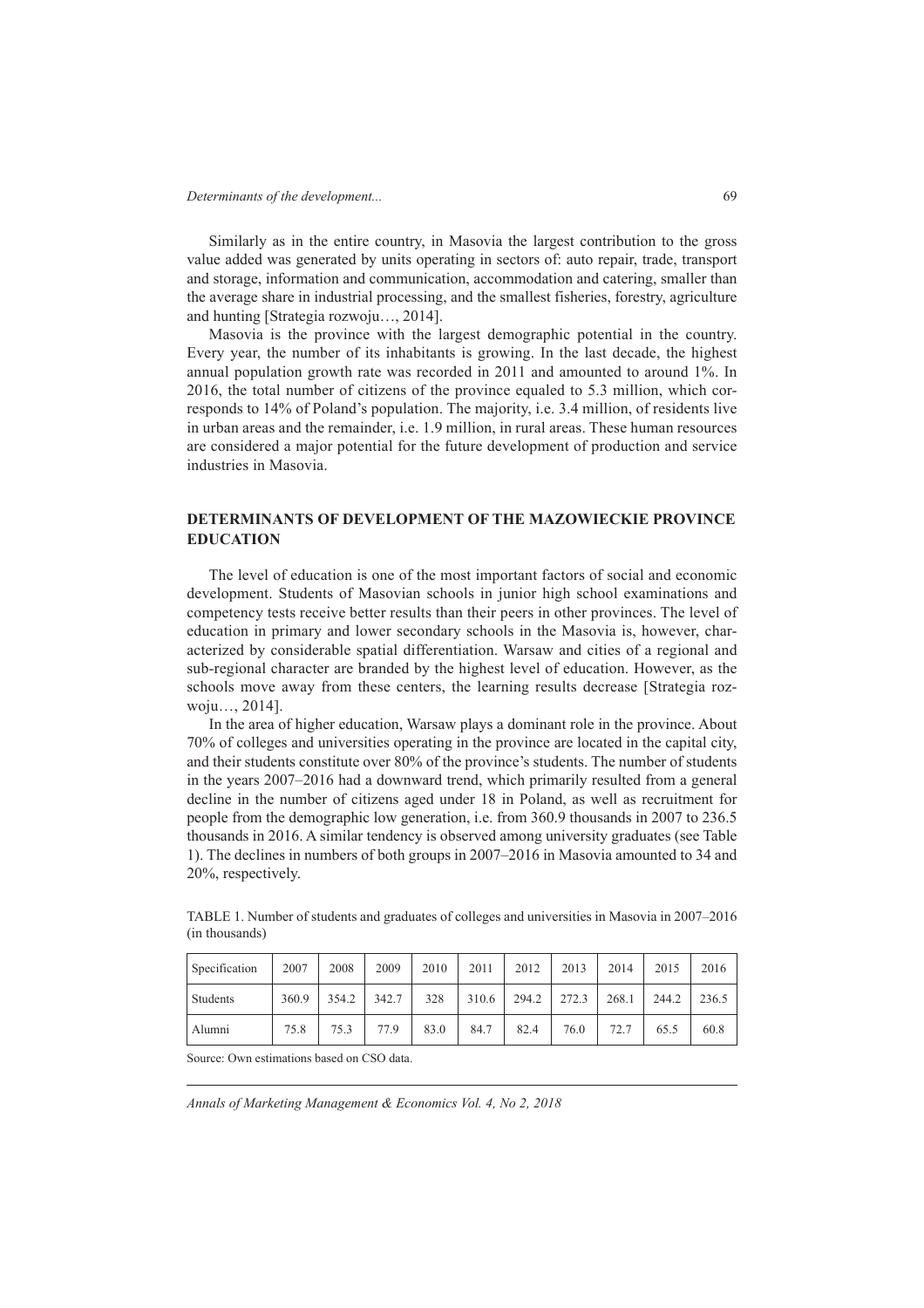### **EXPENDITURE ON RESEARCH AND DEVELOPMENT**

Masovia dominates in the values of expenditures incurred on research and development (R&D). The expenditures made in the province account for approximately 38% of the total country's expenditures (see Fig. 3). In 2016, annual spending on R&D in Masovia amounted to approximately PLN 6.9 billion, which makes an average per capita PLN 780. The Masovia's R&D expenditures accounted for 38.3% expenditures incurred in Poland (PLN 18 billion). In the years 2007–2016 the growth rate of these expenditures in Masovia remained at 151% and was slightly below Poland's average of 169%.

Expenditures on research and development were carried out, among others in such fields as [GUS 2017]:

- engineering and technological sciences PLN 3,392 million; –
- natural sciences PLN 1,561 million; –
- social sciences PLN 769 million; –
- medical and health sciences PLN 757 million; –
- agricultural and veterinary sciences PLN 201 million; –
- humanities and art PLN 199 million. –



FIG. 3. R&D expenditures in Masovia and Poland in 2007–2016 Source: Own estimations based on CSO data.

# **INFRASTRUCTURE AND TELECOMMUNICATION**

Poland's accession into the European Union created an opportunity to implement many transportation investments in Masovia. In line with the development strategy of the Mazowieckie Province, the road infrastructure was prioritized [Strategia rozwoju..., 2014]. As a result of this strategy, in 2007–2016 6,525 km of new roads were created (see Fig. 4), which is an increase of 21%, while in the entire country about 15%.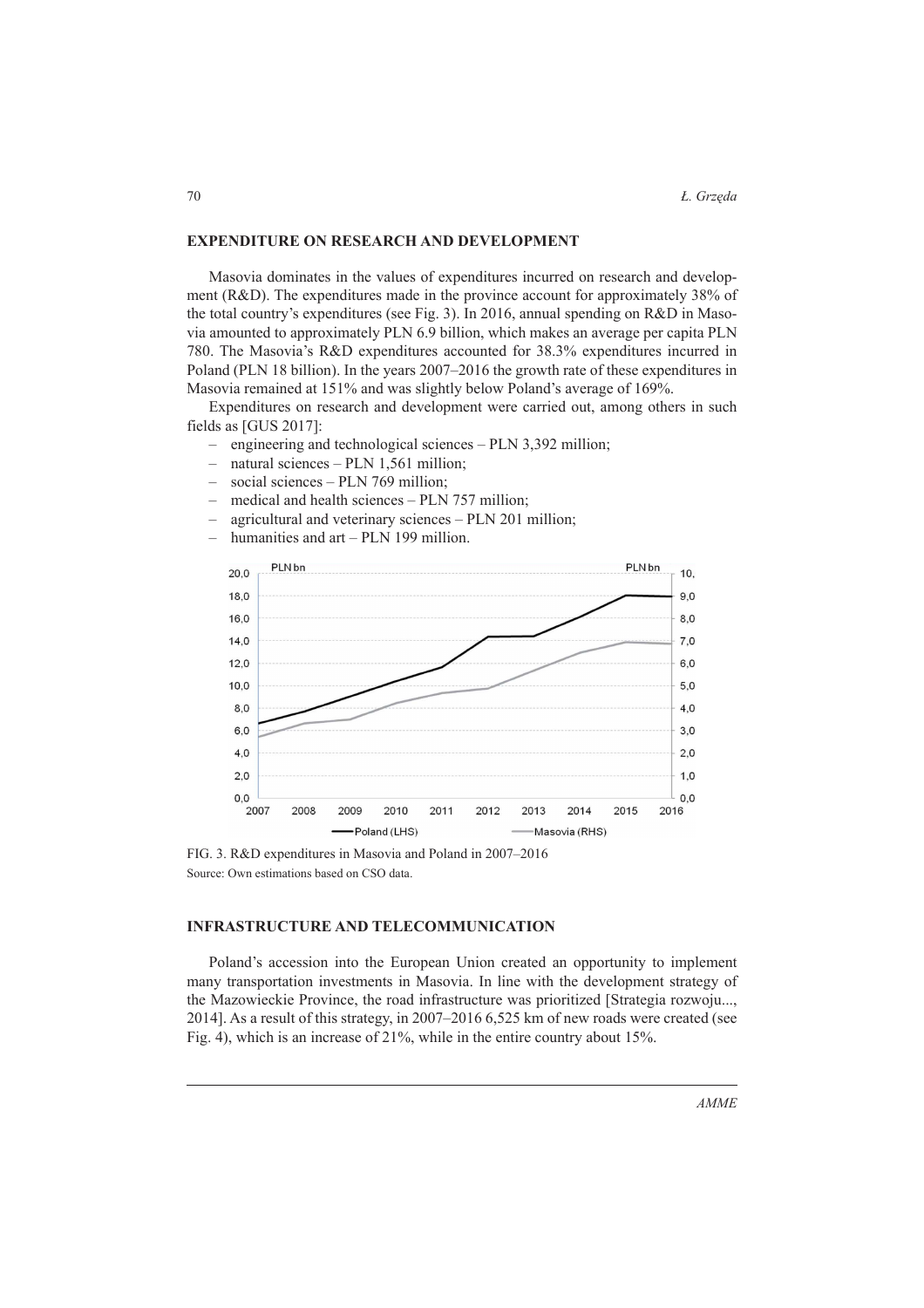In addition, in the years 2007–2016, the offices of transportation in Masovia registered:

- passenger cars 3,329,784; –
- buses 17,588; –
- trucks and tractors 638,283;
- ballast and agricultural tractors 248,411; –
- motorcycles 174,309.  $\equiv$



FIG. 4. The length of roads in Masovia and in Poland in 2007–2016 Source: Own estimations based on CSO data.

The telecommunications infrastructure, and in particular the access to the broadband Internet, are significant factors of the Masovia's development. In 2016, 78.4% of households in the Mazowieckie Province had personal computers, of which 77.5% had the Internet access (see Table 2). Comparing to the data of 2007, these figures significantly increased. For the analyzed period, the number of personal computers rose by 47% and in case of the access to the Internet by 91%.

Table 2. The shares of citizens with computers, access to the Internet and broadband Internet in Masovia in 2007–2016 (%)

| Specification        | 2007     | 2008     | 2009     | 2010 | 2011 | 2012 | 2013 | 2014 | 2015 | 2016 |
|----------------------|----------|----------|----------|------|------|------|------|------|------|------|
| Personal computers   | 53.2     | 59.7     | 63.8     | 68.7 | 71.4 | 73.1 | 75.8 | 77.4 | 78.5 | 78.4 |
| Internet*            | 40.5     | 49.4     | 56.5     | 63.8 | 67.5 | 69.2 | 73.0 | 75.5 | 773  | 77.5 |
| Broadband Internet** | $\times$ | $\times$ | $\times$ | ×    | 54.1 | 57.3 | 54.4 | 58.3 | 64.5 | 55.3 |

\*Internet – access to Internet, \*\*Broadband Internet – access to broadband Internet.

Source: Own estimations based on CSO data.

*Annals of Marketing Management & Economics Vol. 4, No 2, 2018*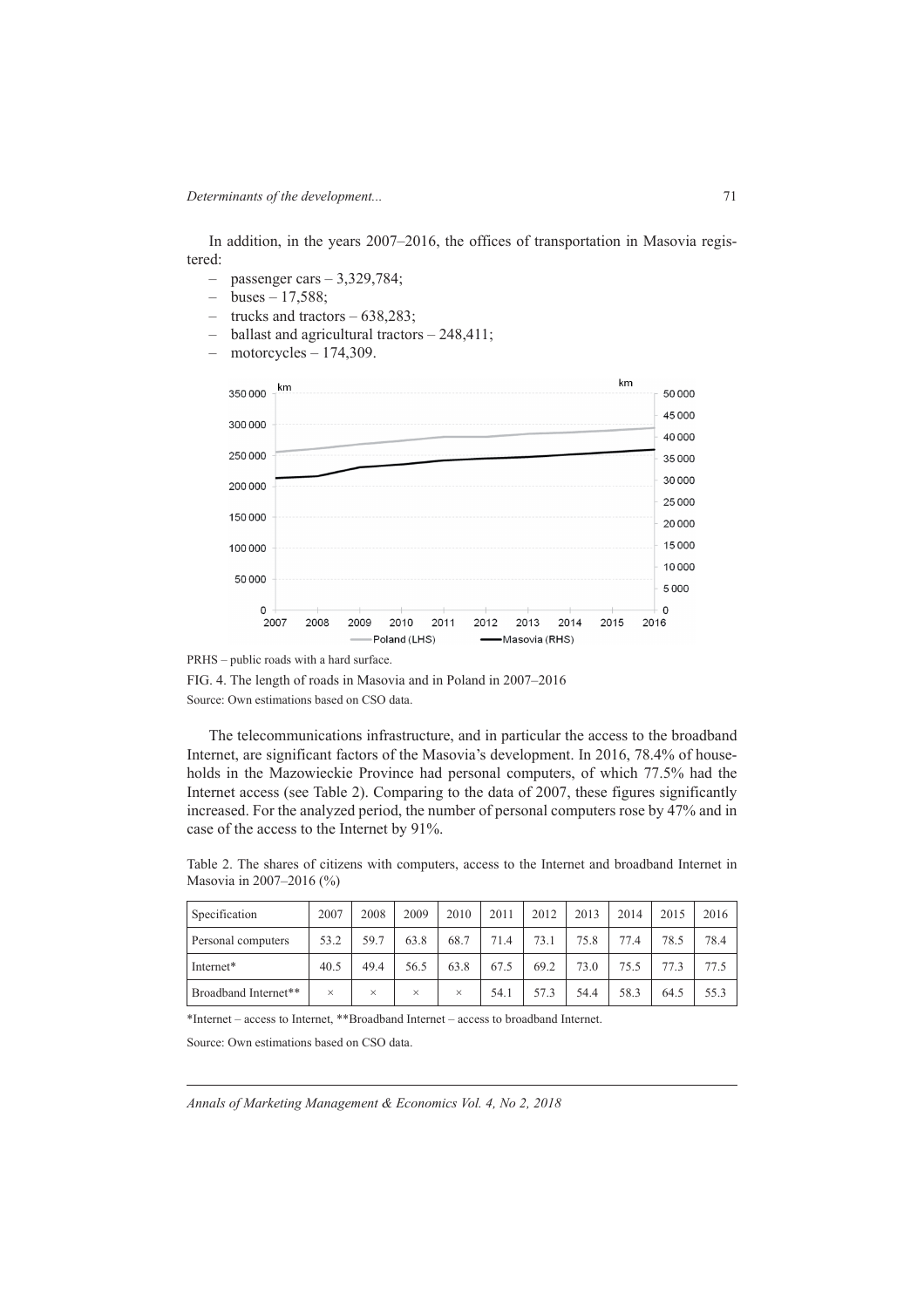### **CONCLUSIONS**

The Mazowieckie Province is the most economically developed region in Poland. Among all provinces, in the fastest pace eliminates the distance between it and the most developed regions of the European Union. It is caused mainly by the capital city of Warsaw, which is the seat for many companies, universities, and also provides a place of work not only for its residents.

As few provinces in Poland, it has a positive annual birthrate, as well as a high rate of citizens with higher education.

In 2015 the gross domestic product amounted to 398 billion PLN, and the gross value added PLN 353.9 billion. The growth of both these indicators for the years 2007–2015 amounted to 59 and 62 % respectively, which is higher than for the whole country. The dynamics of Polish GDP in the same period is 52% and Gross Value Added 54%. The GDP per capita is the highest in the country and equals to 74.7 PLN thousand and is more than one and a half times higher than the national average.

Masovia allocates to R&D the most among all provinces, i.e. around PLN 6.9 billion annually, which accounts for about 38.3% of such expenditures in the country. Masovia allocates the most funds among all provinces to research and development (R&D), about PLN 6.9 billion annually, which accounts for about 38.3% of such expenditures in the country.

The growth in the length of roads and the number of personal computers with access to the Internet is considered as important determinants of the province's development. Values of each of these indicators had an increasing trend in 2007–2016.

In addition to the above-mentioned determinants of Masovia's development, the province has other sources of growth, such as:

- tourist resources, especially the capital city;
- geothermal and medicinal waters; –
- a highly developed service sector, among others: IT and financial centers; –
- a strong metropolitan position good transport links, a place to do business. –

#### **REFERENCES**

- BEREZOWSKI S., 1998. Regionalizacja społeczno-gospodarcza (The socio-economic regionalization) [in Polish], SGPiS, Warsaw.
- BROL R., 2006, Rozwój regionalny jako kategoria ekonomiczna (Regional development as an economic category) [in Polish], (in:) D. Strahl (ed), Metody oceny rozwoju regionalnego (Methods for assessing regional development) [in Polish], Wyd. AE, Wrocáaw.
- CHĄDZYŃSKI J., NOWAKOWSKA A., PRZYGODZKI Z., 2012. Region i jego rozwój w warunkach globalizacji (Region and its development in the conditions of globalization) [in Polish], CeDeWu, Warsaw.
- CZEMIEL-GRZYBOWSKA W., 2010. Ekonomia społeczna a rozwój regionalny (Social economy and regional development), (in:) W. Czemiel-Grzybowska (ed.), Zarządzanie przedsiębiorstwem społecznym – raport z badań (Management of a social enterprise – a research report) [in Polish], Regionalny Instytut Społeczno-Ekonomiczny, Białystok.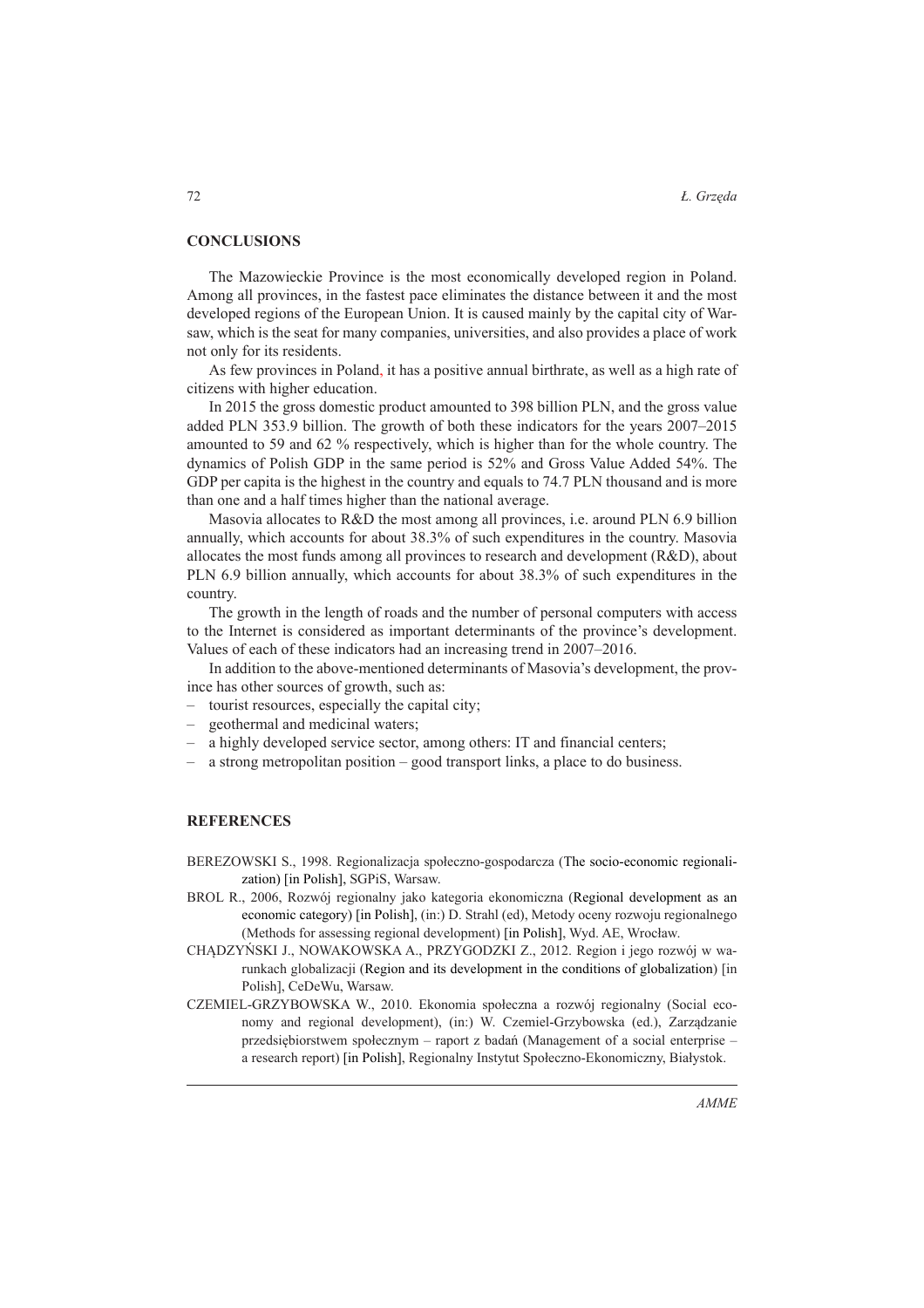- FAJFEREK A., 1966. Region ekonomiczny i metody analizy regionalnej (Economic region and methods of regional analysis) [in Polish], PWE, Warsaw.
- GROSSE T., 2012. Czynniki rozwoju regionalnego na Mazowszu (Factors of regional development in Masovia) [in Polish], Nierówności Społeczne a Wzrost Gospodarczy 25, 157-179.
- GUS, Roczniki Statystyczne Województwa Mazowieckiego 2008–2017 (Statistical Yearbooks of the Mazowieckie Voivodship 2008–2017) [in Polish], retrieved from: http://warszawa. stat.gov.pl/publikacje-i-foldery/roczniki-statystyczne/rocznik-statystyczny-wojewodztwa-mazowieckiego-2017,4,17.html [accessed: 10.11.2018].
- KORENIK S., 1999. Rozwój regionu ekonomicznego na przykáadzie Dolnego ĝląska (The development of the economic region on the example of Lower Silesia) [in Polish], Wyd. AE, Wrocław.
- KOSIEDOWSKI W., 2005, Samorząd terytorialny w procesie rozwoju regionalnego i lokalnego (Local government in the process of regional and local development) [in Polish], Towarzystwo Naukowe Organizacji i Kierownictwa "Dom Organizator", Toruń.
- KOSIEDOWSKI W., 2008, Zarządzanie rozwojem regionalnym i lokalnym (Management of regional and local development), (in:) Z. Strzelecki (ed.), Gospodarka regionalna i lokalna (Regional and local economy) [in Polish], Wydawnictwo Naukowe PWN, Warszawa.
- KUDŁACZ T., 1999. Programowanie rozwoju regionalnego (Programming regional development) [in Polish], Wydawnictwo Naukowe PWN, Warsaw.
- KLASIK A., 2000. Strategia rozwoju regionu (Regional development strategy) [in Polish], Studia Lokalne i Regionalne 3(3).
- MAŇKOWSKI T., 2009. Region i rozwój regionalny (Region and regional development), (in:) B. Meyer, D. Milewski (eds), Strategie rozwoju turystyki w regionie (Strategies for tourism development in the region) [in Polish], Wydawnictwo Naukowe PWN, Warszawa.
- MARKOWSKA M., 2002. Czynniki rozwoju regionalnego (Factors of regional development), (in:) E. Sobczak (Red.), Gospodarka lokalna w teorii i praktyce (Local economy in theory and practice) [in Polish], Wydawnictwo AE we Wrocáawiu, Wrocáaw.
- MATUSZCZAK A., 2013, Zróżnicowanie rozwoju rolnictwa w regionach Unii Europejskiej w aspekcie jego zrównoważenia (Differentiation of agricultural development in regions the European Union in the aspect of its sustainability) [in Polish], Wydawnictwo Naukowe PWN, Warszawa.
- PAJĄK K., DAHKLE P., KVILINSKYJ O., 2016. Determinanty rozwoju regionalnego współczesne odniesienie (Determinants of regional development – a modern reference) [in Polish], Roczniki Ekonomiczne Kujawsko-Pomorskiej Szkoły Wyższej w Bydgoszczy 9.
- Strategia rozwoju województwa mazowieckiego do 2030 roku (The development strategy of the Masovia Province until 2030) [in Polish], 2014, Samorząd Województwa Mazowieckiego, Mazowieckie Biuro Planowania Regionalnego, Warsaw.
- STRZELECKI Z., 2009b, Polityka regionalna (Regional policy), (in:) Z. Strzelecki (ed.), Gospodarka regionalna i lokalna (Regional and local economy) [in Polish], Wydawnictwo Naukowe PWN, Warsaw.
- SZLACHTA J., 1996. Główne problemy polityki rozwoju regionalnego Polski na przełomie XX i XXI wieku (The main problems of the regional development policy of Poland at the turn of the 20th and 21st centuries), (in:) R. Broszkiewicz (ed.) Strategiczne wyzwania dla polityki rozwoju regionalnego Polski (Strategic challenges for the regional development policy of Poland) [in Polish], Friedrich Ebert-Stiftung, Warsaw.

*Annals of Marketing Management & Economics Vol. 4, No 2, 2018*